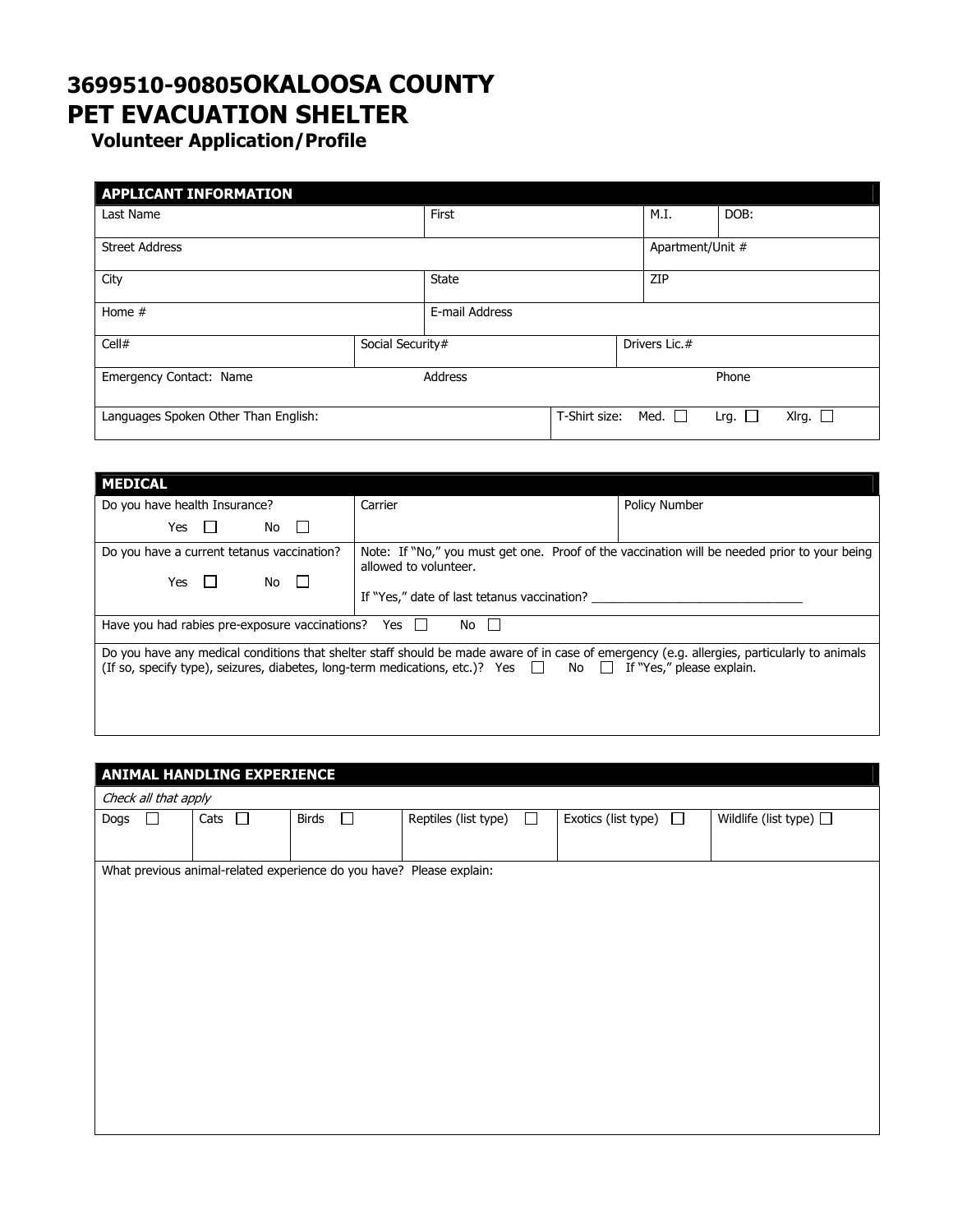| <b>AVAILABILITY AND INTEREST INFORMATION</b>                                                                                                                                                                      |  |  |  |  |  |  |
|-------------------------------------------------------------------------------------------------------------------------------------------------------------------------------------------------------------------|--|--|--|--|--|--|
| What would your availability be before, during, and/or after a disaster?                                                                                                                                          |  |  |  |  |  |  |
| Afternoons<br>Evenings<br>Mornings<br>$\Box$<br>$\Box$<br>$\mathbb{R}^n$<br>All Day $\Box$<br>All Night $\Box$<br>Any Time Needed<br>$\mathbf{L}$                                                                 |  |  |  |  |  |  |
| Weekends<br>$\Box$<br>Week Days<br>$\perp$<br>Any Days Needed<br>$\Box$                                                                                                                                           |  |  |  |  |  |  |
| At what points during a disaster are you willing to commit to volunteering?                                                                                                                                       |  |  |  |  |  |  |
| $\Box$<br>Before the Disaster<br>$\Box$<br>During the Disaster<br>After the Disaster<br>aii<br>$\Box$<br>$\mathbf{L}$                                                                                             |  |  |  |  |  |  |
|                                                                                                                                                                                                                   |  |  |  |  |  |  |
| How long will you commit to volunteering during a disaster?                                                                                                                                                       |  |  |  |  |  |  |
| One Day $\Box$<br>A Few Days $\Box$<br>One Week $\Box$<br>Two Weeks  <br>As Long As Needed<br>Other (Explain)<br>$\Box$<br>$\Box$                                                                                 |  |  |  |  |  |  |
| Are you willing to stay at the shelter for humans during a disaster?<br>$\sim 100$<br>Yes<br>No<br>⊔                                                                                                              |  |  |  |  |  |  |
| Of the following listed duties, please check all that you are willing to perform or are interested in:                                                                                                            |  |  |  |  |  |  |
| Administrative (Registration, Documentation, Intake and Out-Processing, etc.) $\Box$<br>Shelter Set-Up and Take-Down<br>$\Box$                                                                                    |  |  |  |  |  |  |
| Animal Care<br>All/Anywhere Needed<br>Other (explain)<br>$\perp$<br>$\Box$<br>$\mathsf{L}$                                                                                                                        |  |  |  |  |  |  |
|                                                                                                                                                                                                                   |  |  |  |  |  |  |
| List any skills and/or training you possess that you think may be of help in the operation of a pet evacuation shelter (e.g. computer skills,                                                                     |  |  |  |  |  |  |
| disaster response training, medical training, veterinary training, CPR certification, etc.).                                                                                                                      |  |  |  |  |  |  |
|                                                                                                                                                                                                                   |  |  |  |  |  |  |
|                                                                                                                                                                                                                   |  |  |  |  |  |  |
|                                                                                                                                                                                                                   |  |  |  |  |  |  |
| List any resources you may have that you would be willing to donate temporarily to the shelter if needed (e.g. enclosed trailer, pet                                                                              |  |  |  |  |  |  |
| kennels/crates, laptop computer, digital camera, etc.).                                                                                                                                                           |  |  |  |  |  |  |
|                                                                                                                                                                                                                   |  |  |  |  |  |  |
|                                                                                                                                                                                                                   |  |  |  |  |  |  |
|                                                                                                                                                                                                                   |  |  |  |  |  |  |
|                                                                                                                                                                                                                   |  |  |  |  |  |  |
| READ THIS SECTION CAREFULLY BEFORE SIGNING!                                                                                                                                                                       |  |  |  |  |  |  |
| AS A VOLUNTEER WITH OKALOOSA COUNTY ANIMAL SERVICES AND ITS PET EVACUATION SHELTER, YOU  MUST AGREE<br>TO THE FOLLOWING:                                                                                          |  |  |  |  |  |  |
| You will represent Okaloosa County in a professional manner at all times while volunteering.<br>1.                                                                                                                |  |  |  |  |  |  |
| You are required to have your own Disaster Preparedness Plan for your family and pets. You must be willing to evacuate your<br>2.                                                                                 |  |  |  |  |  |  |
| family and pets to another area so that as many spaces as possible can be made available at the shelter(s) for those who do not<br>have the means to evacuate.                                                    |  |  |  |  |  |  |
| You will follow the rules and procedures outlined during the volunteer training workshop conducted by Okaloosa County Animal<br>3.                                                                                |  |  |  |  |  |  |
| Services.<br>You will follow all orders given by your supervisors that pertain to the operation of the shelter.<br>4.                                                                                             |  |  |  |  |  |  |
| You will not discuss shelter operations with the media without approval from your supervisor.<br>5.                                                                                                               |  |  |  |  |  |  |
| No guns or other weapons are allowed to be in your possession while volunteering.<br>6.                                                                                                                           |  |  |  |  |  |  |
| 7.<br>Illegal drugs and alcohol are not permitted while volunteering.<br>8.<br>Smoking is permitted only in designated areas AFTER it has been determined these areas are safe (no gas or fuel leaks, etc.).      |  |  |  |  |  |  |
| 9.<br>You will use equipment and facilities in a manner so as not to damage them and will be held responsible for any damages                                                                                     |  |  |  |  |  |  |
| incurred as a result of negligence or intentional misuse or abuse on your part.<br>10. You will treat fellow volunteers, evacuees and their animals, supervisors, County personnel, and all others with patience, |  |  |  |  |  |  |
| kindness, and respect at all times.                                                                                                                                                                               |  |  |  |  |  |  |
| 11. If at any time you observe a situation or condition you feel could be hazardous to either animals or people, you will report it<br>immediately to your supervisor.                                            |  |  |  |  |  |  |
| 12. Volunteering during a disaster and working with animals, particularly animals that are stressed, both have inherent risks. You are                                                                            |  |  |  |  |  |  |
| volunteering on an "AT YOUR OWN RISK" basis, and you and your heirs will hold the County, the shelter host, the shelter staff<br>forever harmless should injury or death occur.                                   |  |  |  |  |  |  |
| BY SIGNING BELOW YOU ACKNOWLEDGE THAT YOU HAVE READ, UNDERSTAND, AGREE TO, AND WILL<br>ABIDE BY THE CONDITIONS SET FORTH ABOVE.                                                                                   |  |  |  |  |  |  |
| Signature<br>Date                                                                                                                                                                                                 |  |  |  |  |  |  |
|                                                                                                                                                                                                                   |  |  |  |  |  |  |
|                                                                                                                                                                                                                   |  |  |  |  |  |  |
|                                                                                                                                                                                                                   |  |  |  |  |  |  |